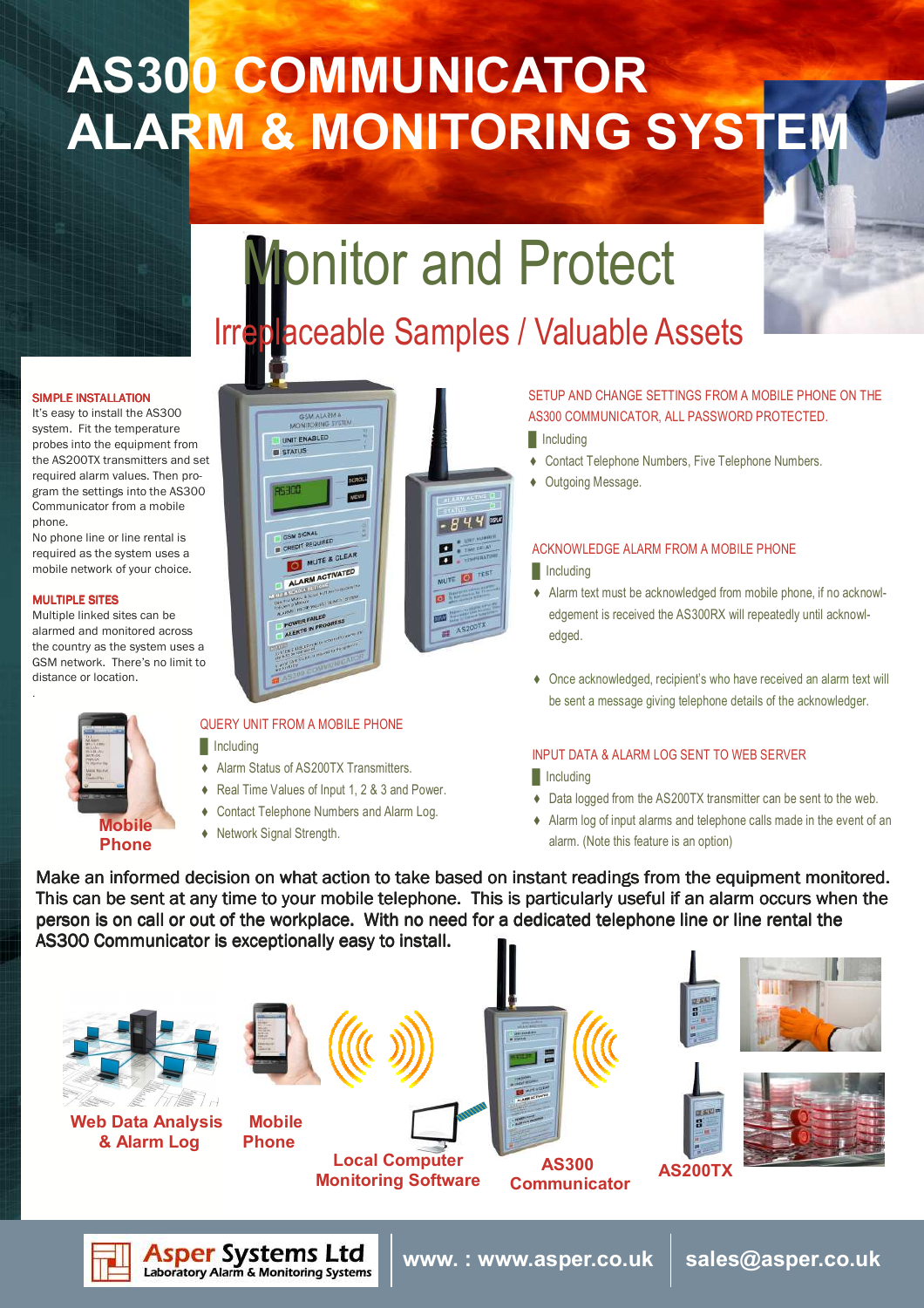## Features

The AS300 system is a new generation of monitoring and alarm systems using the Global System for Mobile Communications (GSM) and wireless technology. The monitoring and data logging system allows laboratory and hospital equipment to be protected. The system ensures the safety and continued effectiveness of medicine produce, blood products and samples at specific refrigeration and freezer temperatures. Due to the high value of many of these goods, Quality Assurance programs increasingly require that storage temperatures are to be verified several times per day and that records be maintained. The AS300 System will meet the alarm, monitoring and logging requirements.

Make an informed decision on what action to take based on instant readings from the equipment monitored. This can be sent at any time to your mobile telephone. This is particularly useful if an alarm occurs when the person is on call or out of the workplace. With no need for a dedicated telephone line or line rental the AS300 Communicator is exceptionally easy to install.

## AS300 Communicator

The AS300 Communicator will accept up to quantity 100 AS200TX transmitters. The system uses the GSM network for communications, this allows the Communicators to be located anywhere a network signal is present. This is particularly useful if customers equipment is distributed on several sites or different parts of the country. The distance between the AS300 Communicator and AS200TX transmitter's are 200m, this distance will be greater or less, dependant on the building the equipment is installed in.

Five telephone numbers can be allocated in the AS300 Communicator, this allows personnel who are responsible for the equipment to be contacted immediately in case of an alarm.

- Compact size.  $170H \times 85W \times 35W$  (mm)
- Simple to use.
- 100 Transmitter channels, one transmitter per channel.
- Three menus available giving information on the system.
- Last 10 alarms stored.
- All alarms are time and date stamped.
- Acknowledged by mobile phone.
- Up to five telephone numbers can be allocated to the Communicator.
- Add and remove transmitters by a simple password protected text.
- Audible alarm.
- Power failure alarm.
- Rechargeable battery backup.



## AS200TX Transmitter

The AS200TX transmitters will in the event of equipment failure, alarm and send data to the AS300 Communicator. The AS200TX transmitter will also display the alarm input and an audible alarm will be activated. The AS300 Communicator will displays the unit number and input of the activated transmitter. The alarm menu in the Communicator will log the alarm time and date stamp it. Up to five telephone numbers will be texted giving details of the transmitter alarming and current temperature. The AS300 Communicator can be texted at any time to get details of current values in the AS200TX transmitter.

Up to three inputs are available on the transmitter. A common configuration would be to use input 1 to monitor the air temperature of the equipment, input 2 to monitor the sample temperature and input 3 to monitor the door open / closed condition. This configuration of the inputs will give maximum protection. All data will be recorded if web logging is employed on the system.



- Compact size. 110H x 65W x 27D (mm)
- Simple to use.
- Inputs available : Temperature, and Volt Free Contact.
- Temperature range –200°C to +100°C.
- Temperature transmitter resolution 0.1°C. • Temperature transmitter accuracy better than 0.1°C across the full range.
- Front panel display of I/P1, temperature , time delay, unit number ID and alarm parameters.
- Temperature high and low alarms.
- Audible and visual indication of an alarm.
- Adjustable time delay for temperature alarm. (0 to 90 minutes)
- Mains power failure alarm.
- Alarm information sent to the receiver AS300RX, giving details of transmitter unit and fault.
- Status and alarm indication on transmitter.
	- Temperature, high & low alarms and delay time data transmitted every 15 minutes. This increases to every 10 minutes when in alarm...
- System self test.
- Rechargeable battery backup.
- Easy calibration procedure / Auto calibration reminder customer set. Settings ; None, 6 months or 1 year.
	- Designed bracket for easy installation and positioning.

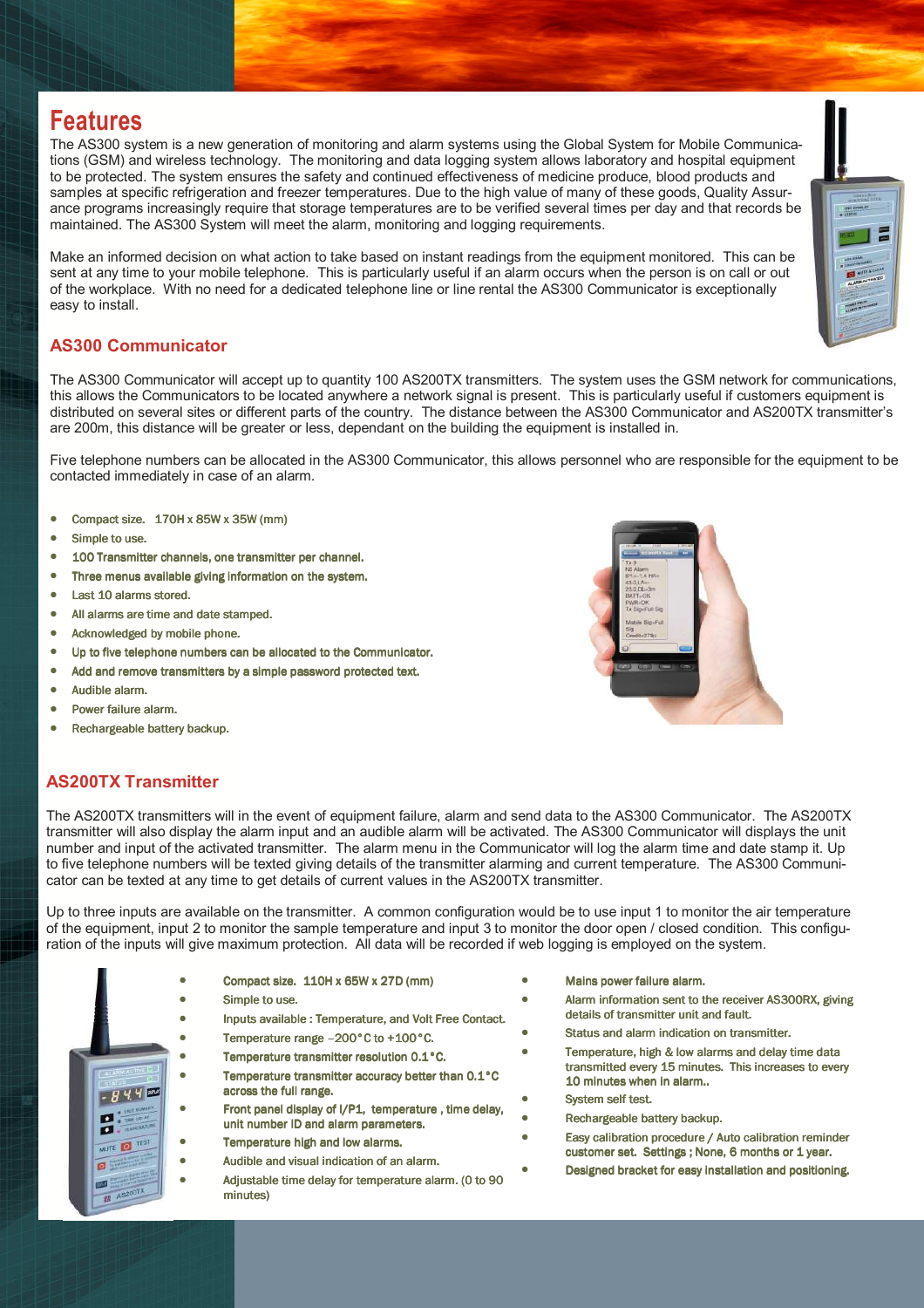

## Data Logging & Alarm Log for the AS300RX Receiver

The AS300 Communicator can log data which can be sent to a server, this data can be down loaded to a computer and stored. The data collected can be analysed using our data analysis software. The data interval stored will be every 15 minutes this is the interval that the AS200TX transmits its data to the AS300 Communicator. An alarm log is also kept giving details of all telephone calls to contact and acknowledgement personal, which are time and date stamped.

|                                         |                        |                 |                        |       |                                   | Logout                                              |
|-----------------------------------------|------------------------|-----------------|------------------------|-------|-----------------------------------|-----------------------------------------------------|
| Select AL<br>that come 1 2 3 mode tasks |                        |                 |                        |       |                                   |                                                     |
|                                         | Received               | Deston IMPS     | Ident-Tele No.         | Sweet | Harm Message                      | Ferrasse                                            |
|                                         | 2010-12-30<br>13:35:24 | 357820022514434 | Sat 6784 2016257       | 1009  | Geo. square ULT                   | 2683U1V014                                          |
|                                         | 2010-12-12<br>12:49:31 | 157820022514434 | 882 8784 2016257       | 1009  | GSM Alarm and thordoning System   | 2683U1V014                                          |
|                                         | 2010-12-11<br>12:49:20 | 357820022514434 | SM 0784 2016257        | 1000  | GSM Alarm and Monitoring System   | 2683U1V014                                          |
|                                         | 2010-12-10<br>12:49:38 | 357820022514434 | SW 0784 2016257        | 1009  | GSM Alarm and Monitoring System   | 2683U1V014                                          |
|                                         | 2010-12-09<br>125255   | 357820022514434 | <b>BM 0784'2016257</b> | 1005  | Crisis Alarm and Montbring System | 2683U1V014                                          |
|                                         | 2010-12-08<br>12:49:54 | 357820022514434 | SM 0784 2016257        | 1002  | CSILAIsm and Worldom's Sratem     | 2683U1VD14                                          |
|                                         | 2010-12-07<br>10:43:01 | 357820022514434 | S## 6784 2016257       | 1009  | GSM Alarm and Monforing Brotern   | 2683U1V014                                          |
|                                         | 2010-12-00<br>10:43:08 | 357820022514434 | 884 0784 2016257       | 1009  | GSM Alarm and Monitoring System   | 268361V014                                          |
| E                                       | 2010-12-05<br>10:43:18 | 352820022534434 | RNI 6784 2016257       | 1000  | GSM Alarm and Nordonno System.    | 2683U1V014                                          |
|                                         | 2010-12-04<br>10.4243  | 357820022514434 | 8810704 2016257        | 1009  | GSN Alarm and Worlforing System   | 2683U1V014                                          |
|                                         |                        |                 | <b>ASPER SYSTEMS</b>   |       |                                   | <b>Datadump</b><br><b>Managing your remote data</b> |

### Data Dump

Data from the AS300 Communicator will be sent to the server once every 24 hours. The data can also be sent on demand by the user. To access the data a username and password is required. The data is organised into zip files and can be downloaded to the customers computer.

| Serial Number: 0        |                     | Probe 1                  | Probe 2                 |
|-------------------------|---------------------|--------------------------|-------------------------|
| First Reading:          | 10/11/2010 13:46:42 | Max Temp (°C):<br>21.6   | Max Temp (°C): 217      |
| Last Reading:           | 16/11/2010 15:29:43 | Min Temp ('C):<br>111    | Min Temp ('C): 11.1     |
| No. of Readings:        | 167                 | Average Temp (°C): 16.1  | Average Temp (°C): 16.0 |
| Filter                  |                     |                          |                         |
| Start: 10 November 2010 | 13:46:42<br>÷       | End:<br>16 November 2010 | $-$ 15:29:43<br>Fiter   |

|   | Time                | Probe 1<br>Actual<br>Temp<br>(C) | Probe <sub>1</sub><br><b>Upper</b><br>Limit (°C) | Probe 1<br>Lower<br>Limit (°C) | Probe 1<br>Time.<br>Delay | Probe <sub>2</sub><br>Actual<br>Temp<br>(CC) | Probe <sub>2</sub><br>Upper<br>$Limt$ $(C)$ | Probe <sub>2</sub><br>Lower<br>Limit (°C) |              |
|---|---------------------|----------------------------------|--------------------------------------------------|--------------------------------|---------------------------|----------------------------------------------|---------------------------------------------|-------------------------------------------|--------------|
| ۰ | 10/11/2010 13:46:42 | 152                              | 28.0                                             | $-199.0$                       | Ŧ.                        | 149                                          | 990                                         | $-199.0$                                  |              |
|   | 10/11/2010 14:47:05 | 159                              | 280                                              | $-1990$                        | 1                         | 15.7                                         | 990                                         | $-1990$                                   |              |
|   | 10/11/2010 15:47:28 | 153                              | 280                                              | $-199.0$                       | 1                         | 15.0                                         | 99.0                                        | $-199.0$                                  |              |
|   | 10/11/2010 16:47:52 | 14.8                             | 28 D                                             | $-199.0$                       | Ŧ                         | 14.6                                         | 99 D                                        | $-199.0$                                  |              |
|   | 10/11/2010 17:48:15 | 14.4                             | 28.0                                             | $-199.0$                       | Ŧ                         | 14.4                                         | 99.0                                        | $-199.0$                                  |              |
|   | 10/11/2010 18:48:39 | 13.8                             | 28.0                                             | $-199.0$                       | $\mathbf{1}$              | 13.9                                         | 99.0                                        | $-199.0$                                  |              |
|   | 10/11/2010 19:49:02 | 133                              | 28.0                                             | $-199.0$                       | 1                         | 13.4                                         | 99.0                                        | $-199.0$                                  |              |
|   | 10/11/2010 20:49:26 | 127                              | 280                                              | $-1990$                        | $\mathbf{1}$              | 127                                          | 990                                         | $-1990$                                   |              |
|   | 10/11/2010 21:49:49 | 12.5                             | 280                                              | $-199.0$                       | 1                         | 12.4                                         | 990                                         | $-199.0$                                  |              |
|   | 10/11/2010 22:50:13 | 12.2                             | 28.0                                             | $-199.0$                       | 1                         | 12.2                                         | 99.0                                        | $-199.0$                                  |              |
|   | 10/11/2010 23:50:36 | 12.1                             | 28.0                                             | $-199.0$                       | 1                         | 12.0                                         | 99.0                                        | $-199.0$                                  |              |
|   | 11/11/2010 00:50:59 | 119                              | 28.0                                             | $-199.0$                       | ŧ                         | 11.9                                         | 99.0                                        | $-199.0$                                  |              |
|   | 11/11/2010 01:51:23 | 11.9                             | 28.0                                             | $-1990$                        | $\mathbf{1}$              | 11.8                                         | 990                                         | $-199.0$                                  | 10           |
|   | 11/11/2010 02:51:46 | 11.8                             | 28.0                                             | $-199.0$                       | 1                         | 11.8                                         | 99.0                                        | $-199.0$                                  | 10           |
|   | 11/11/2010 03:52:16 | 116                              | 280                                              | $-1990$                        | $\mathbf{1}$              | 11 <sub>6</sub>                              | 990                                         | $-1990$                                   | 10           |
|   | 11/11/2010 04:52:33 | 11.3                             | 28.0                                             | $-199.0$                       | ŧ                         | 11.3                                         | 99.0                                        | $-199.0$                                  | 10           |
|   | 11/11/2010 05:52:57 | 11.1                             | 28.0                                             | $-199.0$                       | 1                         | 11.1                                         | 99.0                                        | $-199.0$                                  | 10           |
|   | 11/11/2010 06:53:20 | 11.4                             | 28.0                                             | $-199.0$                       | $\mathbf{f}$              | 11.4                                         | 99.0                                        | $-199.0$                                  | 10           |
|   | 11/11/2010 07:53:44 | 11.7                             | 28.0                                             | $-199.0$                       | 1                         | 11.5                                         | 990                                         | $-199.0$                                  | 10           |
|   | 11/11/2010 08:54:09 | 12.3                             | 28.0                                             | $-1990$                        | 1                         | 122                                          | 990                                         | $-1990$                                   | $\mathbf{1}$ |
|   | 11/11/2010 09:54:31 | 12.5                             | 280                                              | $-199.0$                       | 1                         | 12.3                                         | 99.0                                        | $-199.0$                                  | 10           |
|   | 11/11/2010 10:54:54 | 12.7                             | 28.0                                             | $-199.0$                       | 1                         | 12.6                                         | 990                                         | $-1990$                                   | 10           |
|   |                     | $\sim$ $-$                       | -- -                                             | $-1$                           |                           | $ -$                                         | $- - -$                                     | $-200$                                    |              |



Data analysis software allows the user to look at the data in numerical and graphical forms. Information at the top of the screen is displayed for the selected unit. Information includes, Serial Number, First Reading, Last Reading, Number of Readings, Max Temp, Min Temp and Average Temp for I/P1 and I/P2.



The data in the columns displays information on Date, Time, Temperature Input 1, Temperature Input 2, High Alarm Set-point, Low Alarm Set-point and Delay Time. Graphs with scale breaks can be displayed by simply clicking on the graph tab.

The alarm log gives historical information of time, date, call direction, telephone numbers, alarm input and whether the call was successful or failed.



## Reporting

Print out of the data can be done in three ways.

- Transmitter Report prints the data column view.
- Graph Report prints the graph view.
- Summary Report prints the "header" information for each transmitter and alarm log.